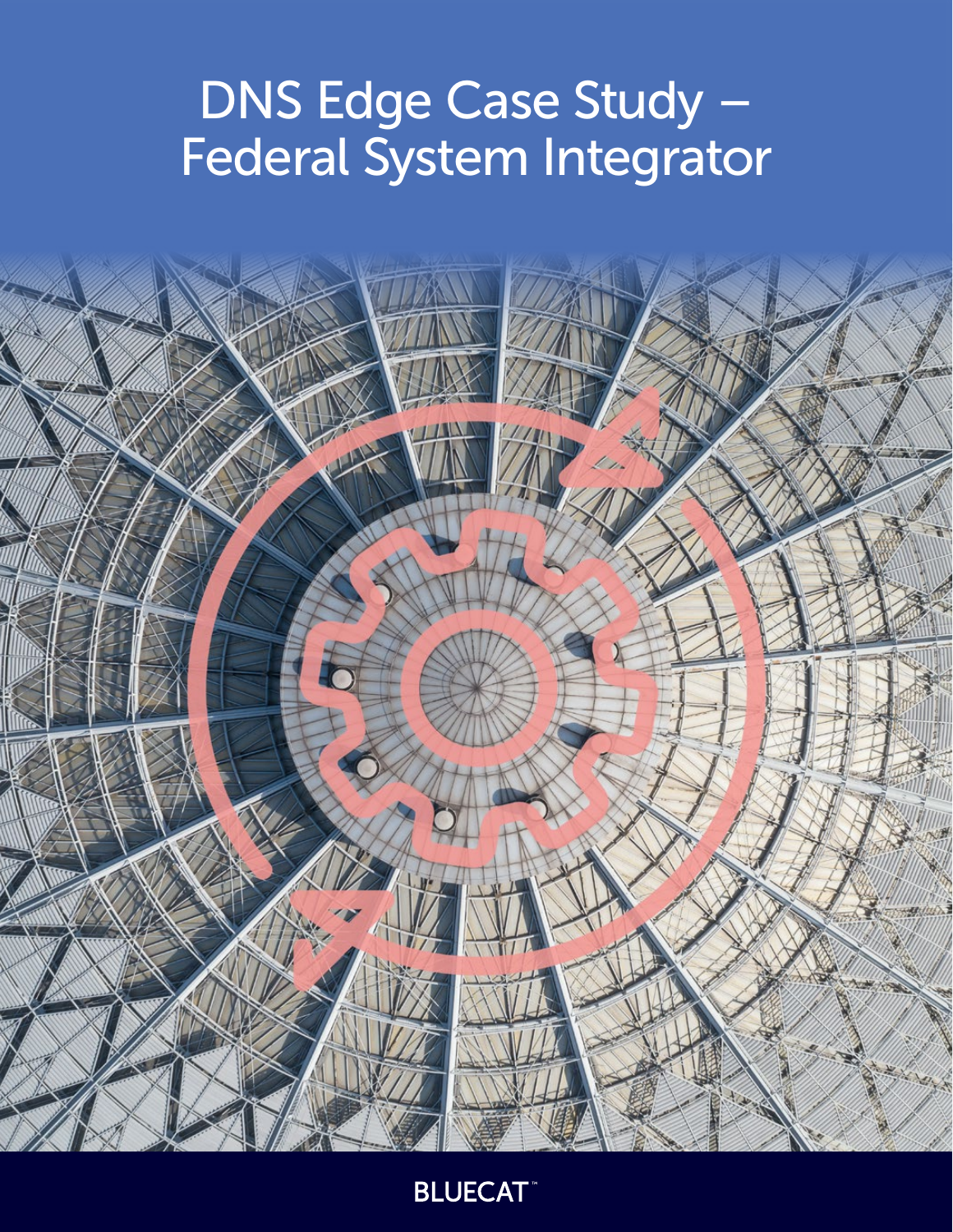

# The Customer

In April 2018, an acquisition created one<br>
of the largest Federally-focused system n April 2018, an acquisition created one integrators.

The acquisition posed a daunting challenge to the new company's security administrators. Over the previous few years, the acquired company had been through a series of mergers and spinoffs of its own, leaving its network balkanized and difficult to secure under a common operational model.

Securing the combined network was particularly important for the newly formed system integrator given its focus on the Federal space. With so many overlapping compliance regimes to account for, the company needed a way to "check the box" with its customers and quickly respond in the event of a security incident to meet stringent SLAs.

Early in the process of combining the two networks, the company identified promotion and maintenance of cyber hygiene as one of its key goals. With just ninety days to deliver a combined network, the network team turned to core infrastructure as a key point of leverage for security. Since over 90% of malware uses DNS, it made sense that a true enterprise approach to DNS would include the use of this rich data source for security purposes.

# The Challenge

The new company was ahead of many of its peers in that it was already leveraging DNS data for security purposes. Over the course of several years, the security team had created a custom system which used elements of open source BIND DNS and Farsight products. This system allowed administrators to aggregate DNS data from multiple sources and use it for analysis of security vulnerabilities.

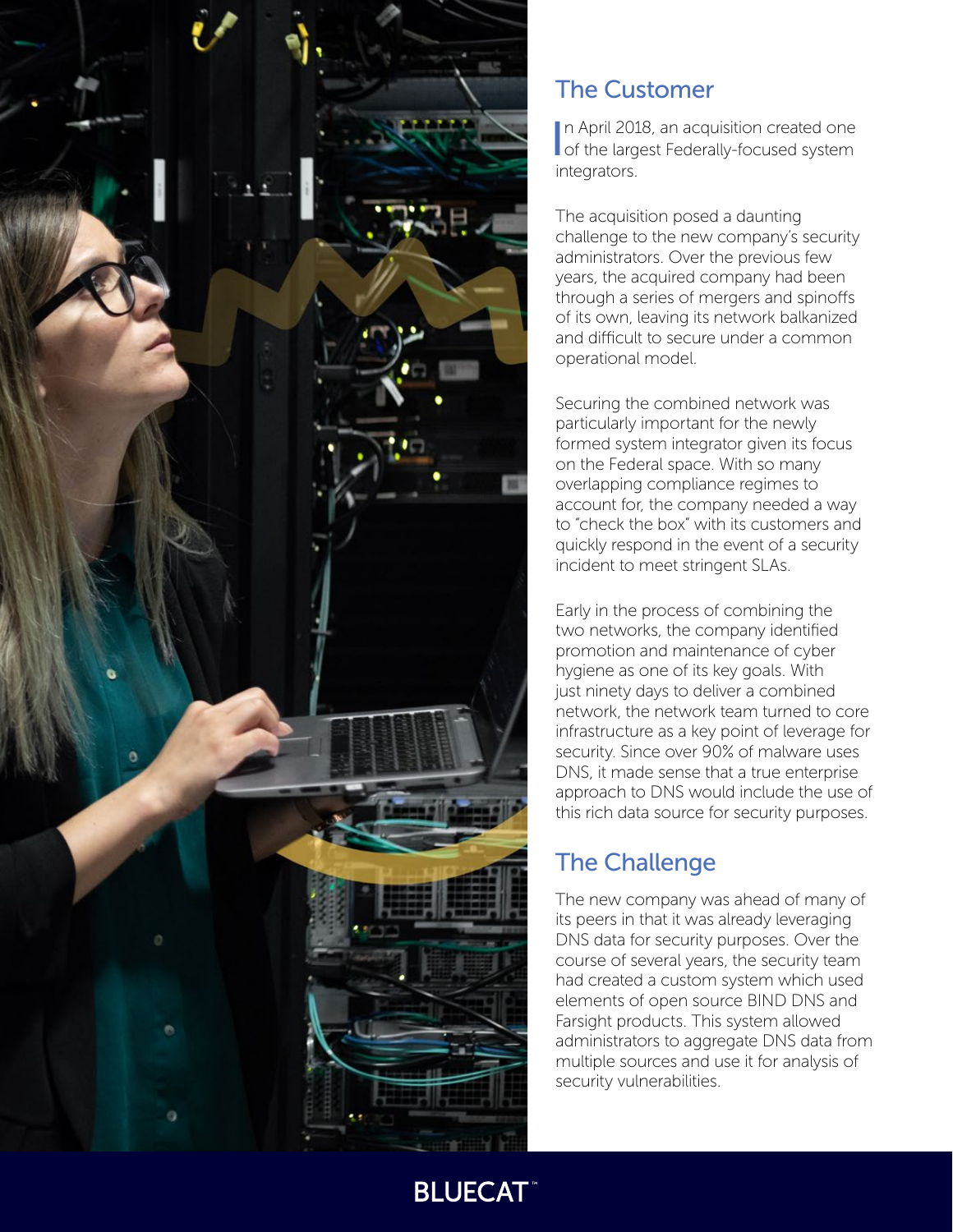

While the system was truly innovative and valuable to the security team, it came at a tremendous cost in terms of administrator time and effort. A single security staffer was stuck updating domain lists on a daily basis and maintaining the complex, interlocking BIND rules necessary to keep the system up and running.

The system was able to provide a great deal of visibility into DNS logs, but the process of associating DNS activity with a source IP was still manual. In the event of an incident, security administrators were known to roam from office to office, consulting the sticky notes attached to each computer to see if they matched with the DNS log data they had on file. Using this process, it often took weeks to find "patient zero" of any particular incident.

During the acquisition period, the administrator of this system decided to take another job. Not only did this essentially freeze the functionality of the custom-built security system, but it also led to several internal compliance problems as security administrators were suddenly unable to provide the definitive DNS data end-users required.

### The Solution

The security and network teams researched many options for DNS security during the transition period. Many of the options they found were deployed at the network boundary, providing insight into external queries but preventing any visibility into internal, "east-west" traffic. To provide device-level insights, many of these solutions required on-device agents. The teams eventually selected DNS Edge because it provided full visibility into network traffic without the need for agents.

The company deployed a proof of concept for DNS security using its DNS Edge product in 2019. DNS Edge was deployed over 10,000 IP addresses in this initial phase, and is now expanding to 35,000 in full deployment mode. DNS Edge was also placed in the company's center of excellence for approved technologies.

BlueCat worked closely with the security and network teams to integrate DNS Edge into their broader cybersecurity framework. BlueCat adapted its SIEM integration to feed directly into ArcSight, the company's chosen tool for monitoring cybersecurity threat data.

BlueCat also took a series of existing threat feeds used by the company (from both internal and external sources) and integrated them into the policy engine for DNS Edge. This allowed the teams to not only use existing data sources they were already used to, but also provided the new visibility into network activity. Since DNS Edge works at the "first hop" of any network query, the security team was able to block malicious activity at the client level for the first time.